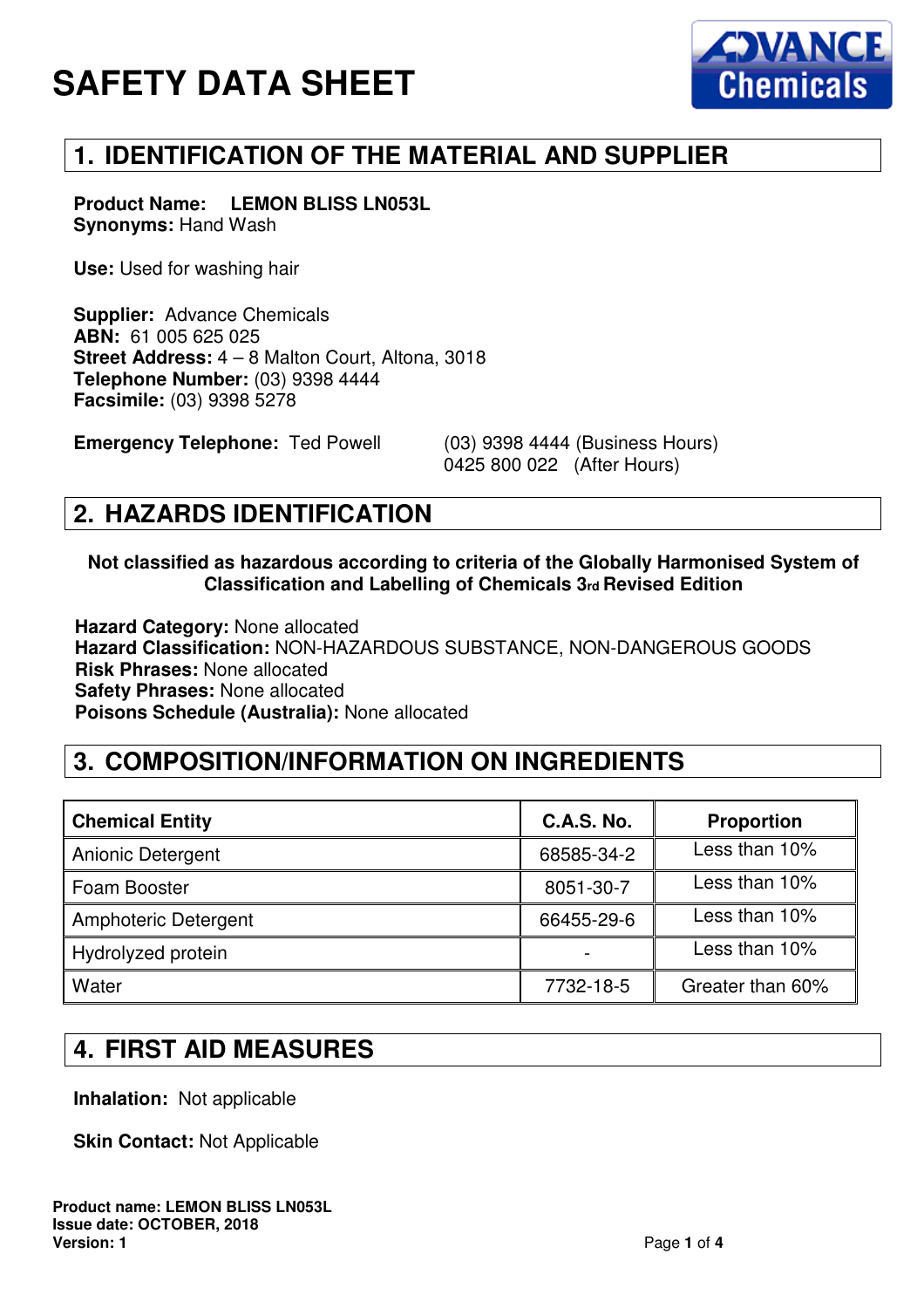# **SAFETY DATA SHEET**



**Eye Contact:** Hold eyes open and flood with water until irritation subsides.

**Ingestion:** If swallowed do NOT induce vomiting. Give a glass of water or milk.

**Medical advice:** For advice, contact Poisons Information Centre, phone 131126, or a doctor.

**Notes to Doctor:** Treat symptomatically

### **5. FIRE FIGHTING MEASURES**

**Specific Hazards:** None for this material.

**Firefighting advice:** Fight fire based on surrounding materials.

**Suitable Extinguishing Media:** All extinguishing agents can be used (water, dry chemical, carbon dioxide, foam and sand).

**Hazchem Code:** None allocated

**Flammability:** This product is not flammable.

## **6. ACCIDENTAL RELEASE MEASURES**

Minor spills must be contained and mopped up quickly to prevent an accident. For large spills, contain using sand or soil. Material can be flushed down into sewer, but may create lots of foam. Flush area with water.

# **7. HANDLING AND STORAGE**

**Handling advice:** No special requirements.

**Storage advice:** Keep dry and avoid spillage.

# **8. EXPOSURE CONTROLS/ PERSONAL PROTECTION**

**Occupational Exposure Limits:** None assigned.

**Engineering Controls:** No special ventilation or engineering controls are required under normal use conditions.

**Personal Protection Equipment: Not required.**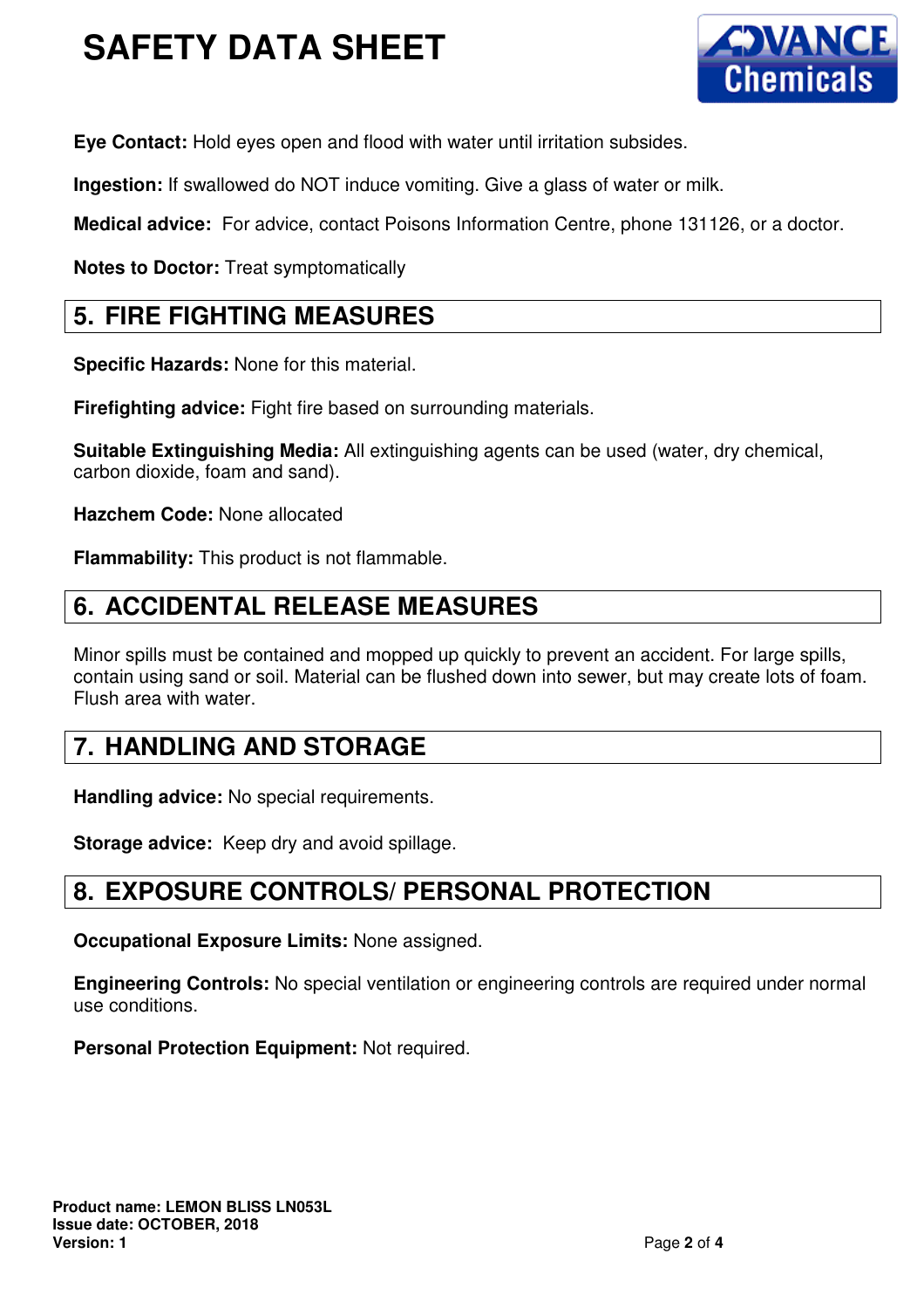# **SAFETY DATA SHEET**



## **9. PHYSICAL AND CHEMICAL PROPERTIES**

**Appearance:** Yellow liquid with an lemon perfume. **Boiling Point:** >100 <sup>O</sup>C **Melting Point:** Not Known **Flash Point:** Not Known **Vapour Pressure:** 17 mm Hg @ 20 <sup>O</sup>C **Vapour Density (Air = 1):** 0.6 **Flammability Limits:** Not Known **Specific Gravity:** 1.0 **pH (neat):** 6 - 8 **Solubility in water:** Soluble in all proportions **Corrosiveness:** Non-corrosive

## **10. STABILITY AND REACTIVITY**

**Stability:** Stable when stored in sealed container at room temperature.

#### **11. TOXICOLOGICAL INFORMATION**

No adverse health effects are expected, if the product is handled in accordance with this material safety data sheet and label. Symptoms and effects that may arise if the product is manhandled and overexposure occurs are:

#### **Acute Health Effects:**

**Ingested:** Low impact

**Eye:** Mild irritant to the eyes.

**Skin: Not applicable.** 

**Inhaled:** Not applicable. No toxic vapours

**Chronic:** Not applicable

#### **12. ECOLOGICAL INFORMATION**

Avoid spilling into waterways.

#### **13. DISPOSAL CONSIDERATIONS**

Refer to Waste Management Authority.